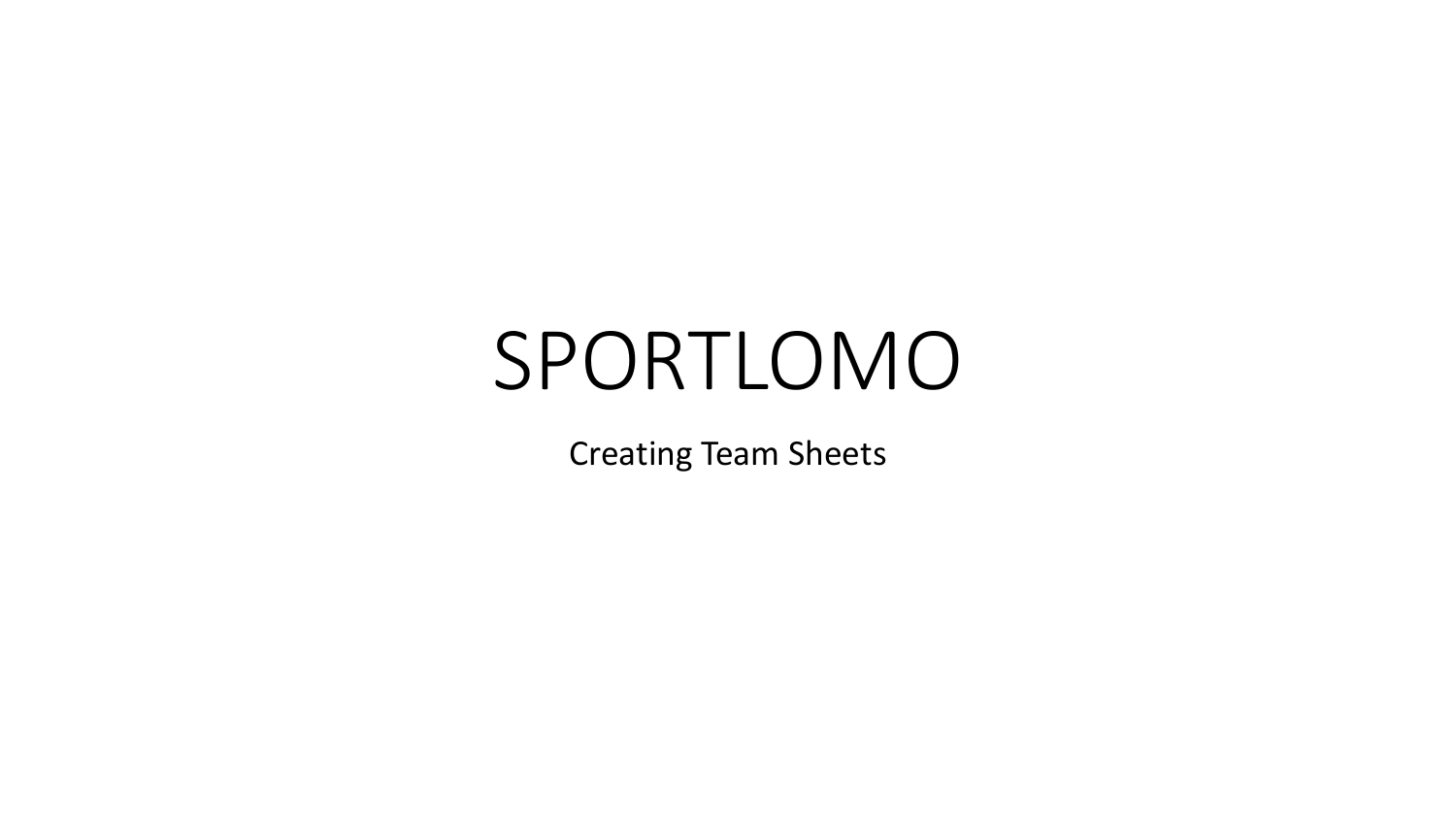Login to Sportlomo as an Official Administrator. The login credentials are **different** from your member login. Contact your club registrar or the BC Rugby Office (msison@bcrugby.com) for this info.

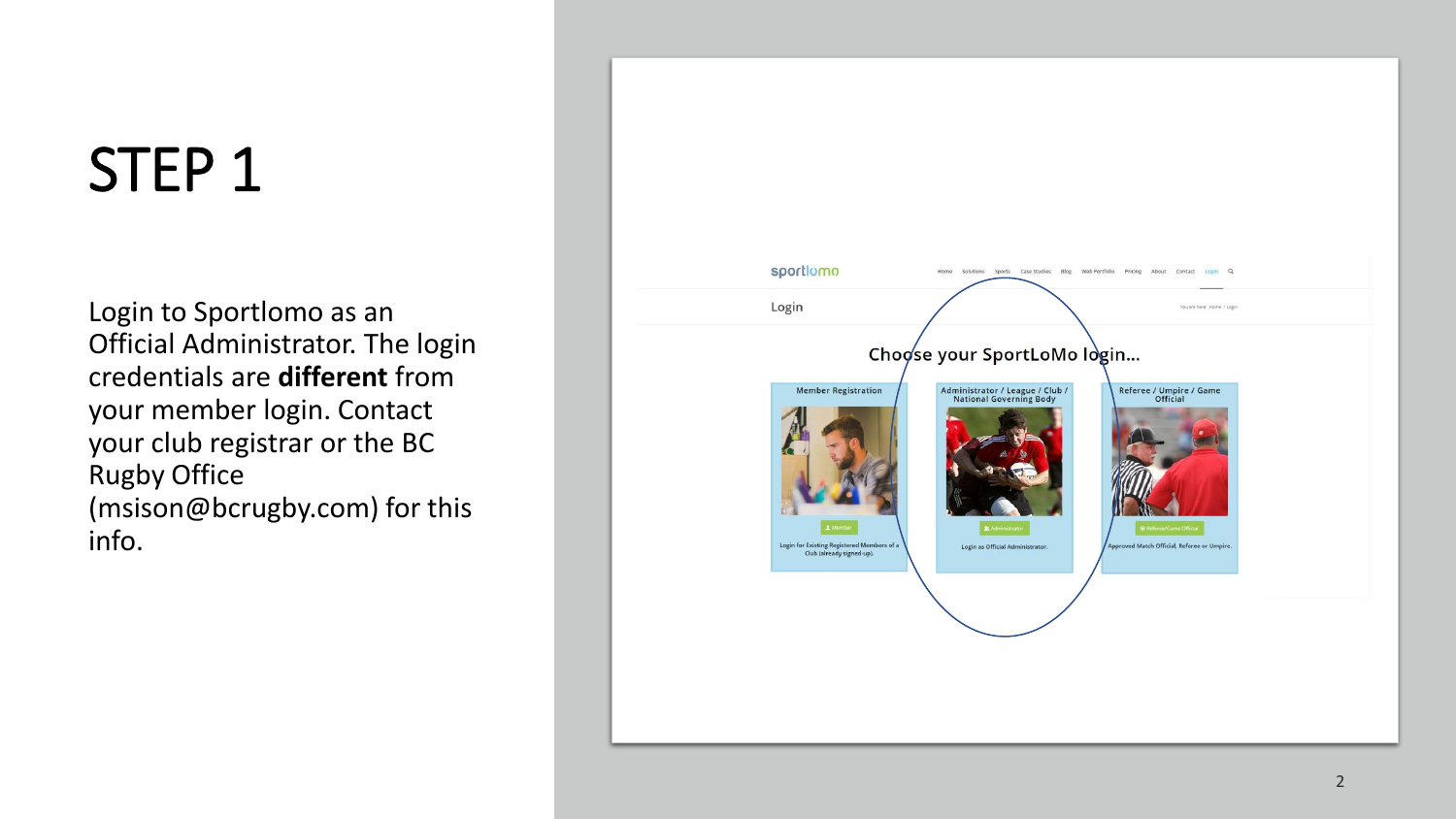- a) Under **Members/Team Sheets,** click **Pitch Formation Designer** to create the appropriate roster size of players that will go on the Team Sheet.
- b) Add a **Pitch Name** and click **Create** .

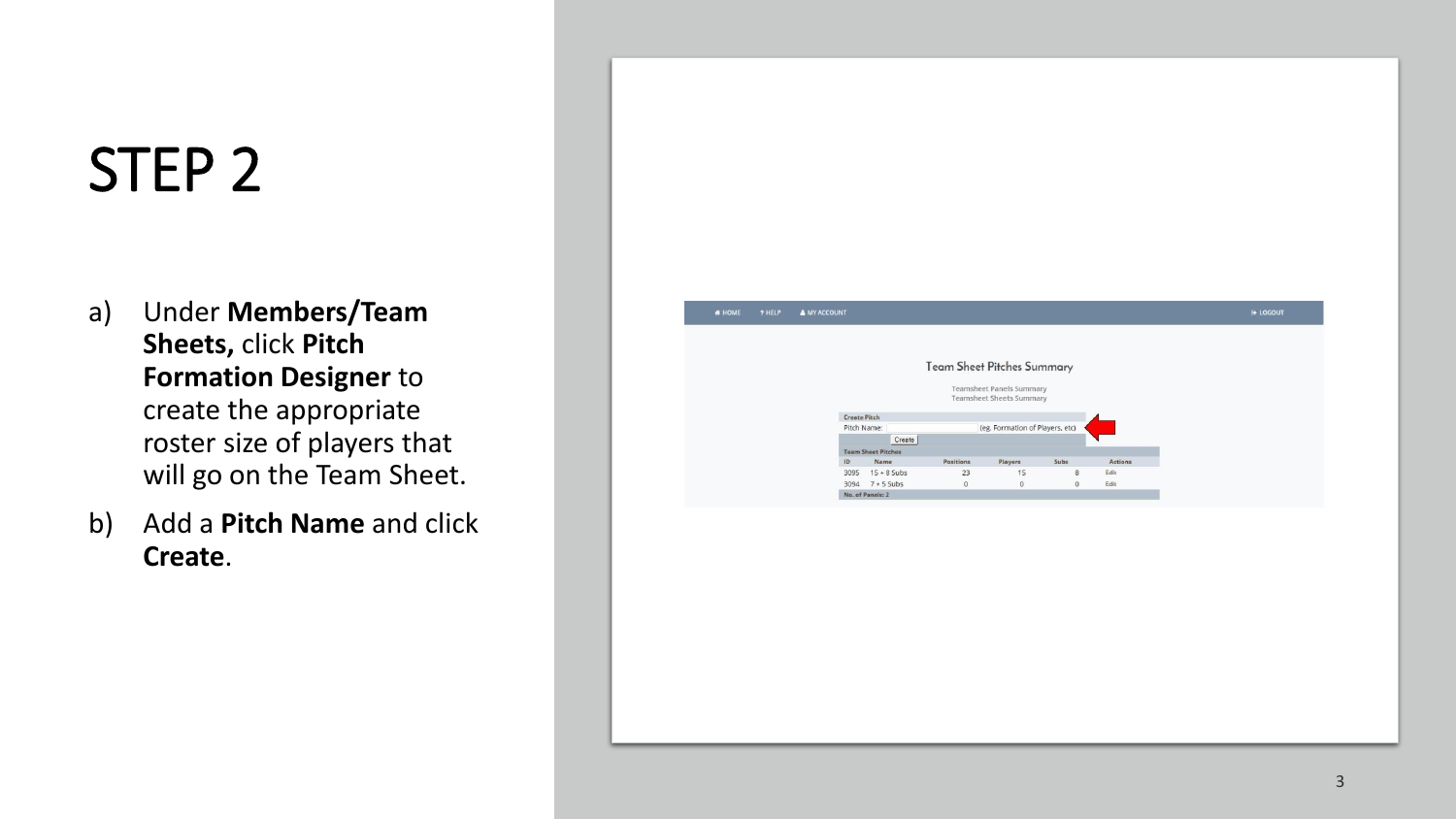- a) Drag and drop the shirts on the field in your desired format.
- b) If your team has more than 23 players, create a panel with more subs. You can add up to 99 jerseys to a panel. Click **SAVE** when finished.

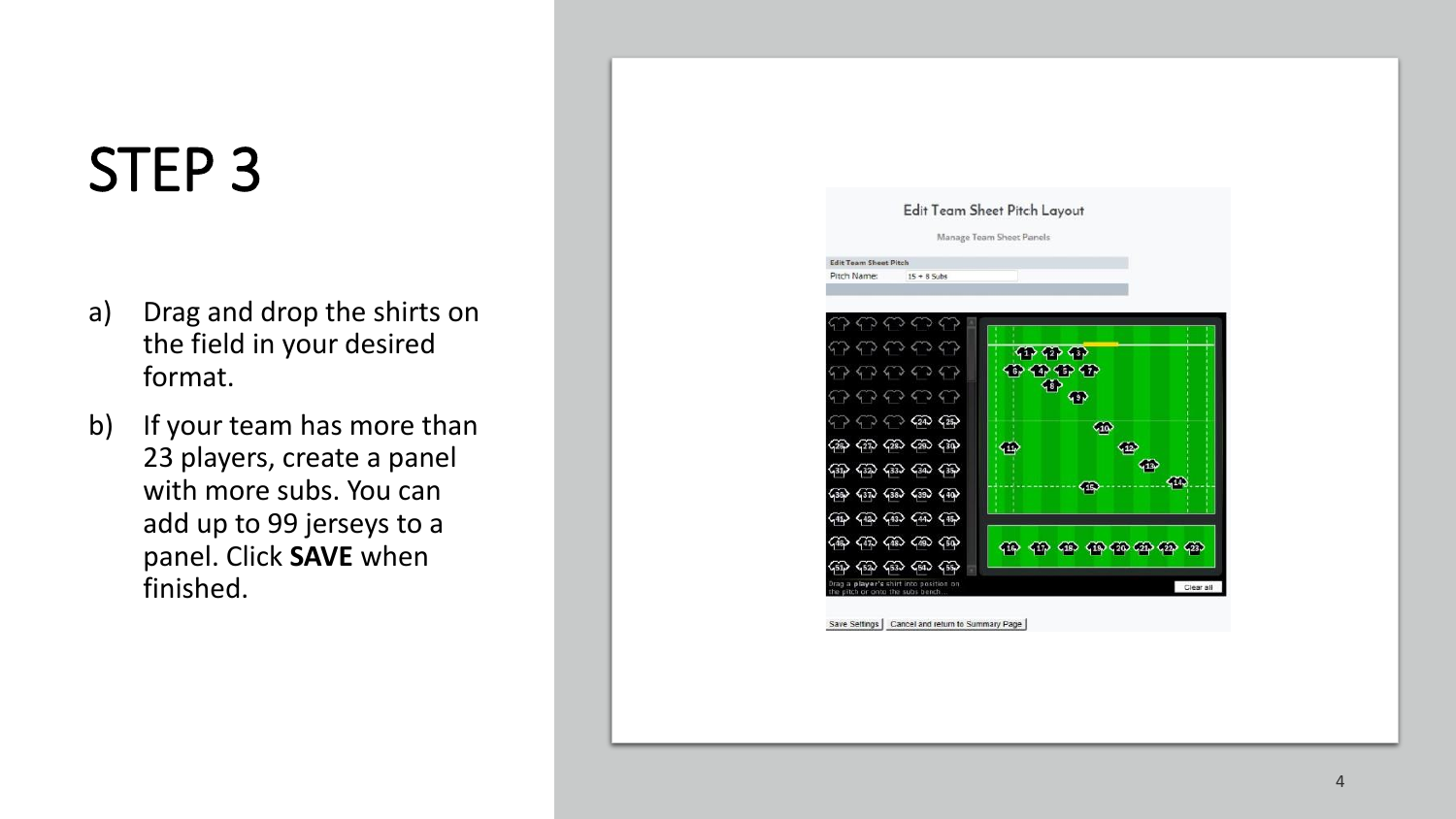- a) Under **Members/Team Sheets,** click **Panel Editor** to create the list of players that will go on the Team Sheet.
- b) Create a panel for the corresponding team and upon creation, click edit.

#### **Team Sheet Panels Summary**

**Teamsheet Sheets Summary** 

| <b>Create Panel</b> |                                    |                |                              |                |                          |
|---------------------|------------------------------------|----------------|------------------------------|----------------|--------------------------|
| Panel Name:         |                                    |                |                              |                |                          |
|                     | Create                             |                |                              |                |                          |
|                     | <b>Team Sheet Panels</b>           |                |                              |                |                          |
| ID                  | Name                               | <b>Players</b> | <b>Print Panel</b><br>Photos | <b>Actions</b> | Visible                  |
| 6669                | Brit Lions Div 1 Men               | $\mathbf 0$    | A®.                          | Edit (In use)  | ÷                        |
| 6582                | Brit Lions Div 1 Women             | 21             | A®.                          | Edit (In use)  | $\overline{\mathcal{L}}$ |
| 7407                | Brit Lions Men                     | 38             | A®.                          | Edit (In use)  | €                        |
| 9029                | Brit Lions Men 2018-19             | 34             | A®.                          | Edit (In use)  | ø                        |
| 10787               | Brit Lions Men 2019-20             | 39             | A®                           | Edit (In use)  | ø                        |
| 10947               | <b>Brit Lions Women</b><br>2019-20 | 31             | 昌田                           | Edit (In use)  | $\overline{\mathcal{L}}$ |
| No. of Panels: 6    |                                    |                |                              |                |                          |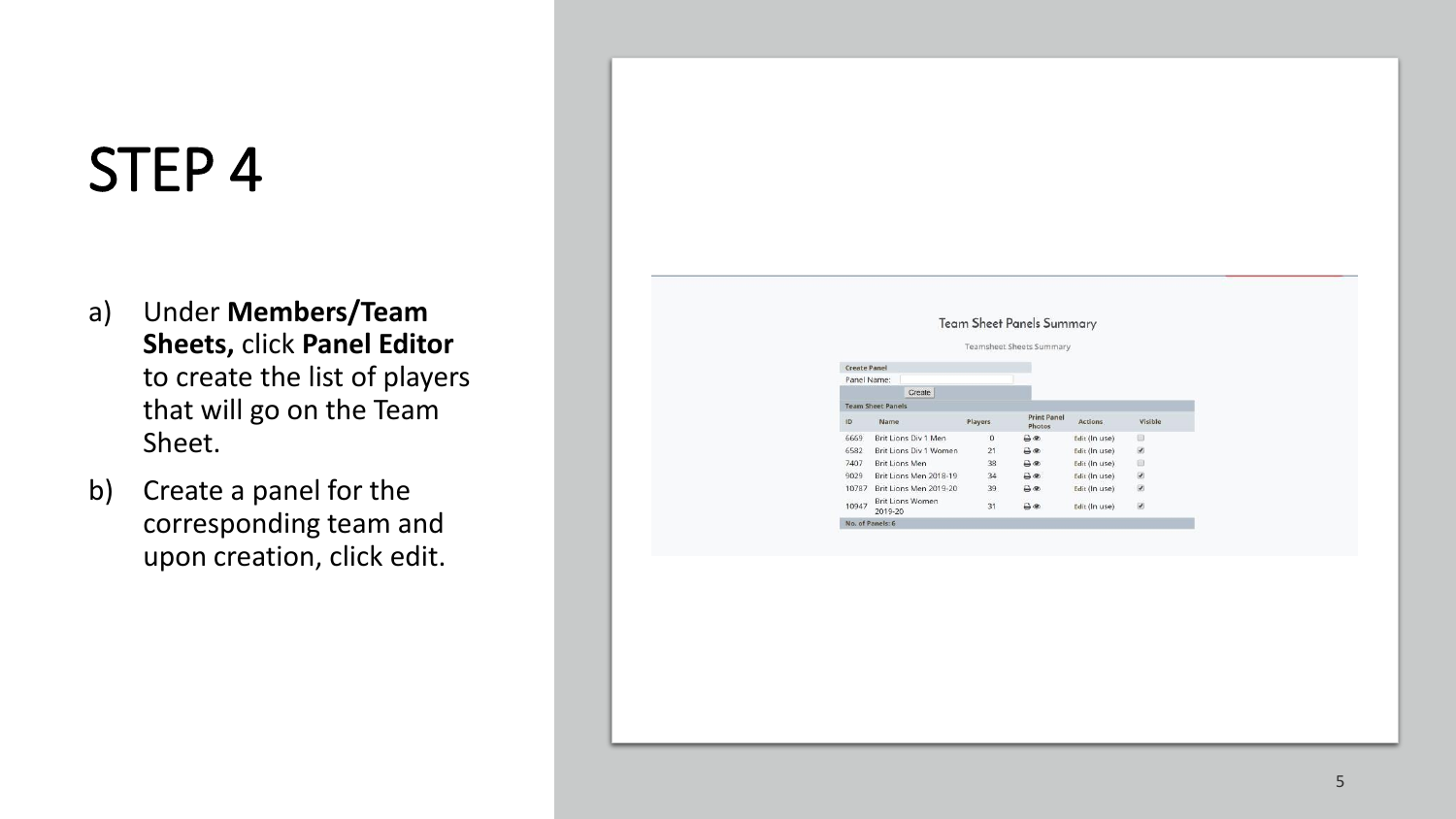- a) Select the **players and team staff (coaches and managers)** from the membership database and add them to the panel.
- b) Click **Continue to Step 3** to save the panel.

**NOTE**: Players and team staff must have a current and active registration in order to be placed on a team sheet.

|         | <b>Edit Team Sheet Panel</b><br>Brit Lions Div 1 Men<br>Panel Name:                                                                                                                                                                                                                                                                                                                    |  |
|---------|----------------------------------------------------------------------------------------------------------------------------------------------------------------------------------------------------------------------------------------------------------------------------------------------------------------------------------------------------------------------------------------|--|
| Step 1: | <b>Select Players for this Panel</b><br>Add Players from your Membership Database to the Panel (etc etc etc)<br>Use Ctrl +F on your keyboard to find players.                                                                                                                                                                                                                          |  |
|         | Adam Bodenschatz * more details<br>Adam Jensen * more details<br>AINSLEY JOHNSTONE * more details<br>Al Chiu * more details<br>Alicia Pelegrin-Tudor * more details<br>Allen Pruden * more details<br>Add »<br>Amteshwar Brar * more details<br>C3 Add All »<br>Amy Grath * more details<br>Andrew Doolan * more details<br>Andrew Gillis * more details<br>Andrew Knox * more details |  |
|         | * Automatic Import<br>Remove Selected Item(s)<br>Remove All                                                                                                                                                                                                                                                                                                                            |  |
| Step 2: | Use Panel Groups                                                                                                                                                                                                                                                                                                                                                                       |  |
|         |                                                                                                                                                                                                                                                                                                                                                                                        |  |
|         |                                                                                                                                                                                                                                                                                                                                                                                        |  |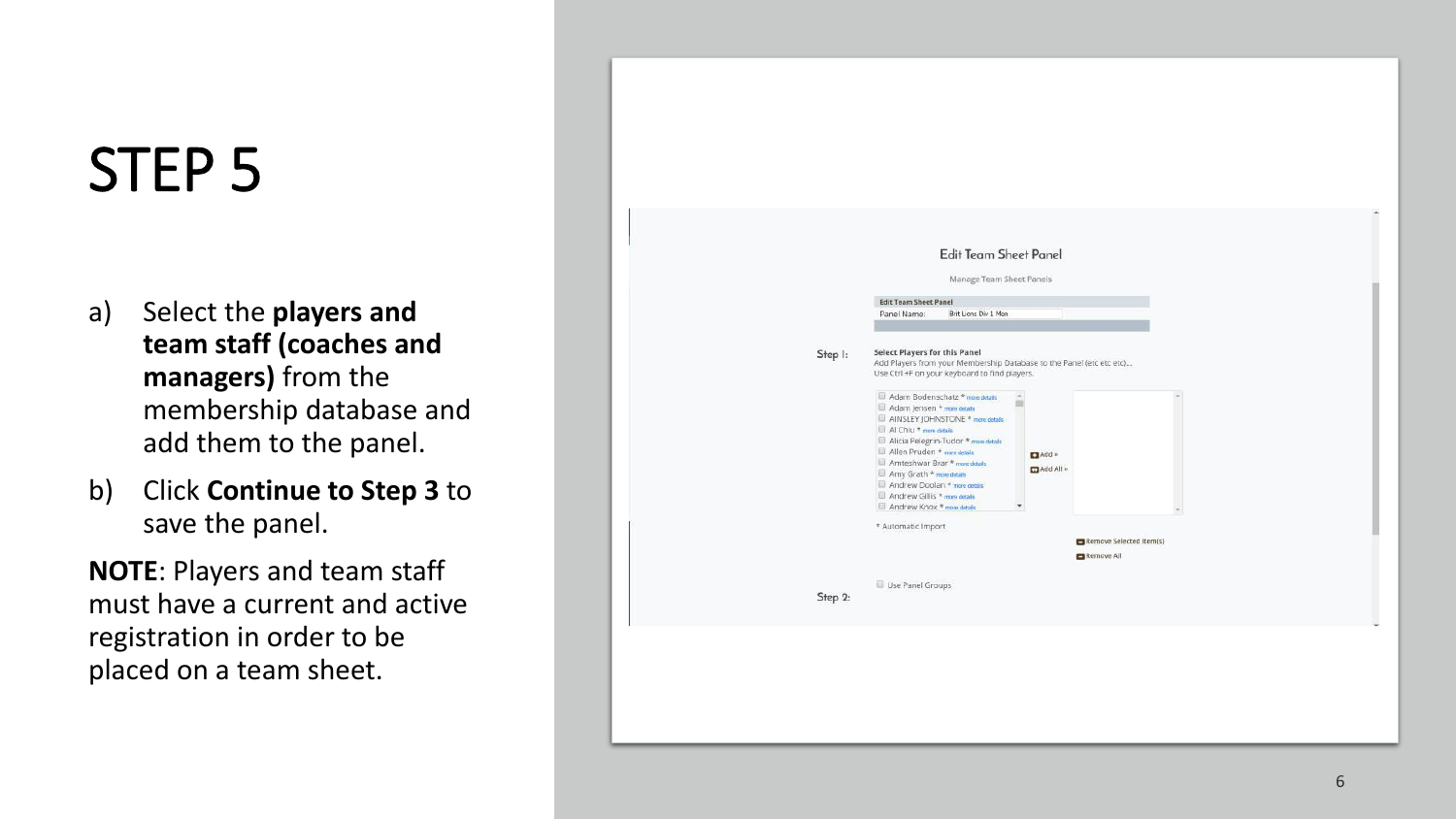- a) Return to Home and under **Members/Team Sheets,** click **Team Sheet Editor.**
- b) Find the fixture you wish to create a team sheet for and click **Create.**

#### **Team Sheets Summary**

#### **Upcoming Fixtures**

| 2019-09-23<br>Date From |  | 2019-10-21<br>Date To                  |                     |                            | Search                      |              |
|-------------------------|--|----------------------------------------|---------------------|----------------------------|-----------------------------|--------------|
|                         |  | Search for Games by Player Information |                     |                            |                             |              |
| Surname:                |  |                                        | or Membership ID:   |                            | Search                      |              |
|                         |  |                                        |                     |                            |                             |              |
| Team                    |  | Competition                            | Venue               | Date                       | <b>Teamsheet Statistics</b> |              |
| Bayside                 |  | U19 Girls 7s Lower Mainland            | South Surrey Ath Pk | 22/09/2019 12:00           |                             |              |
| Scribes                 |  | Womens Fall Mainland B                 | John Oliver Park    | 28/09/2019 09:45           | View                        | Create       |
| United                  |  | Womens Fall Mainland B                 | John Oliver Park    | 28/09/2019 09:45           | View                        | Create       |
| Langley                 |  | Mens Division 2                        | John Oliver Park    | 28/09/2019 14:00 Edit View |                             | Edit<br>View |
| Vancouver Rowing Club   |  | Womens Fall Mainland B                 | John Oliver Park    | 05/10/2019 10:00           | Create                      |              |
| Simon Fraser RC         |  | Mens Division 2                        | John Oliver Park    | 05/10/2019 12:45           | Create                      |              |
|                         |  |                                        | King George Park    | 19/10/2019 10:00           | Create                      |              |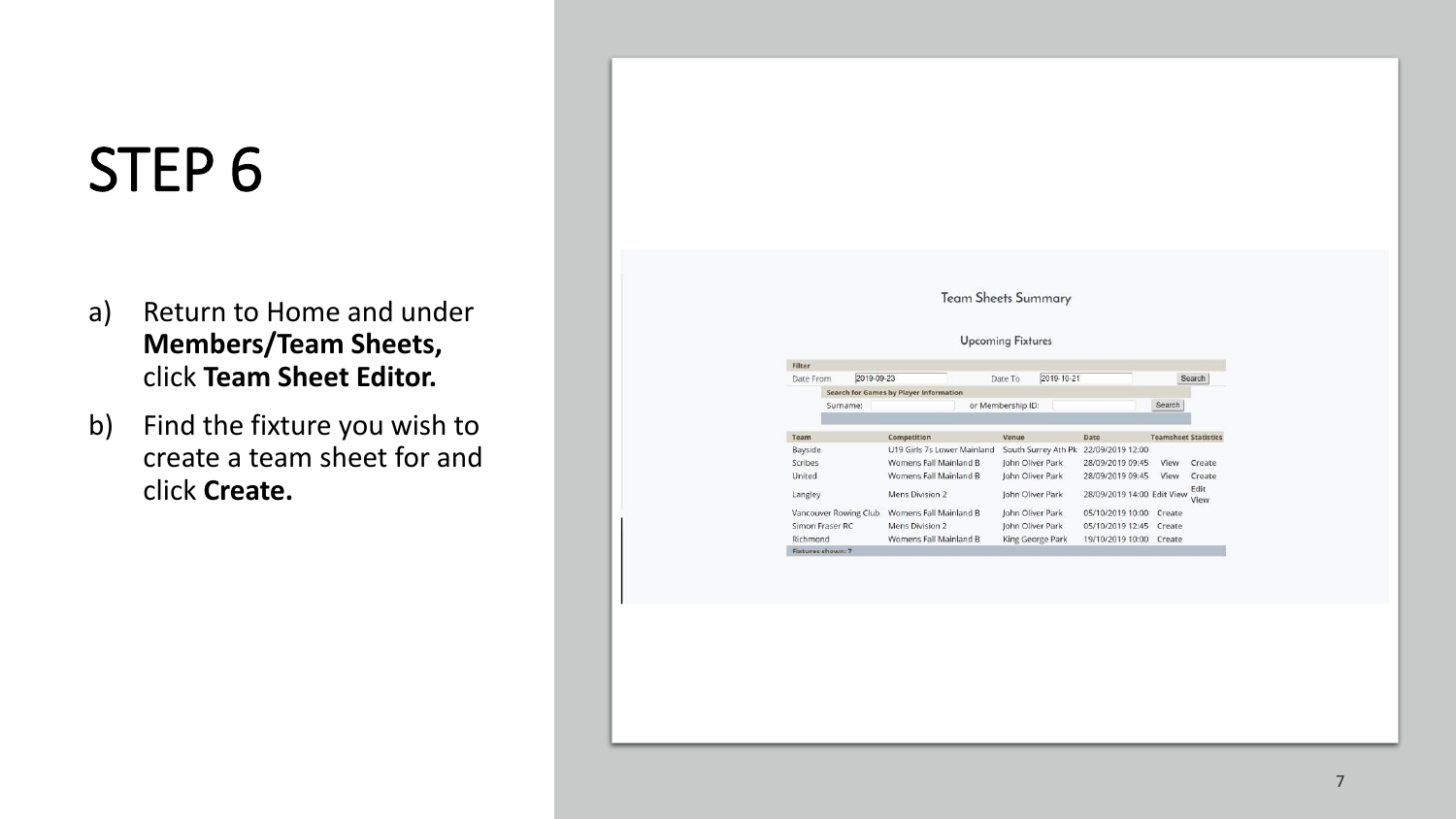- a) Per Step 1, create a new team sheet or use an existing one from a previous game.
- b) Per Step 2, select the appropriate panel an layout then click **Save Player Positions.**

| <b>RESULT OFFICIAL</b>                                                                                                                                                                                                                                 |
|--------------------------------------------------------------------------------------------------------------------------------------------------------------------------------------------------------------------------------------------------------|
| REFEREE                                                                                                                                                                                                                                                |
| HOME TEAM<br>Meraloma                                                                                                                                                                                                                                  |
| AWAY TEAM Capilano                                                                                                                                                                                                                                     |
| <b>TEAMSHEET COMMENT:</b>                                                                                                                                                                                                                              |
| Step 1<br>Use Existing Team Sheet<br>:: Create new ::<br>$\blacktriangledown$<br>Panel for this Team Sheet:<br>Boys U19 (23 Players) v<br>Pitch Layout for this Team Sheet:<br>15 Players + 8 Subs (15 Players, 8 Subs) $\blacktriangledown$<br>Step 2 |
| Save Player Positions                                                                                                                                                                                                                                  |
| sportlomo<br>copyright © 2012 - all rights reserved<br>$\begin{array}{ccc} \circ & \circ & \circ & \circ & \circ \end{array}$                                                                                                                          |
|                                                                                                                                                                                                                                                        |
|                                                                                                                                                                                                                                                        |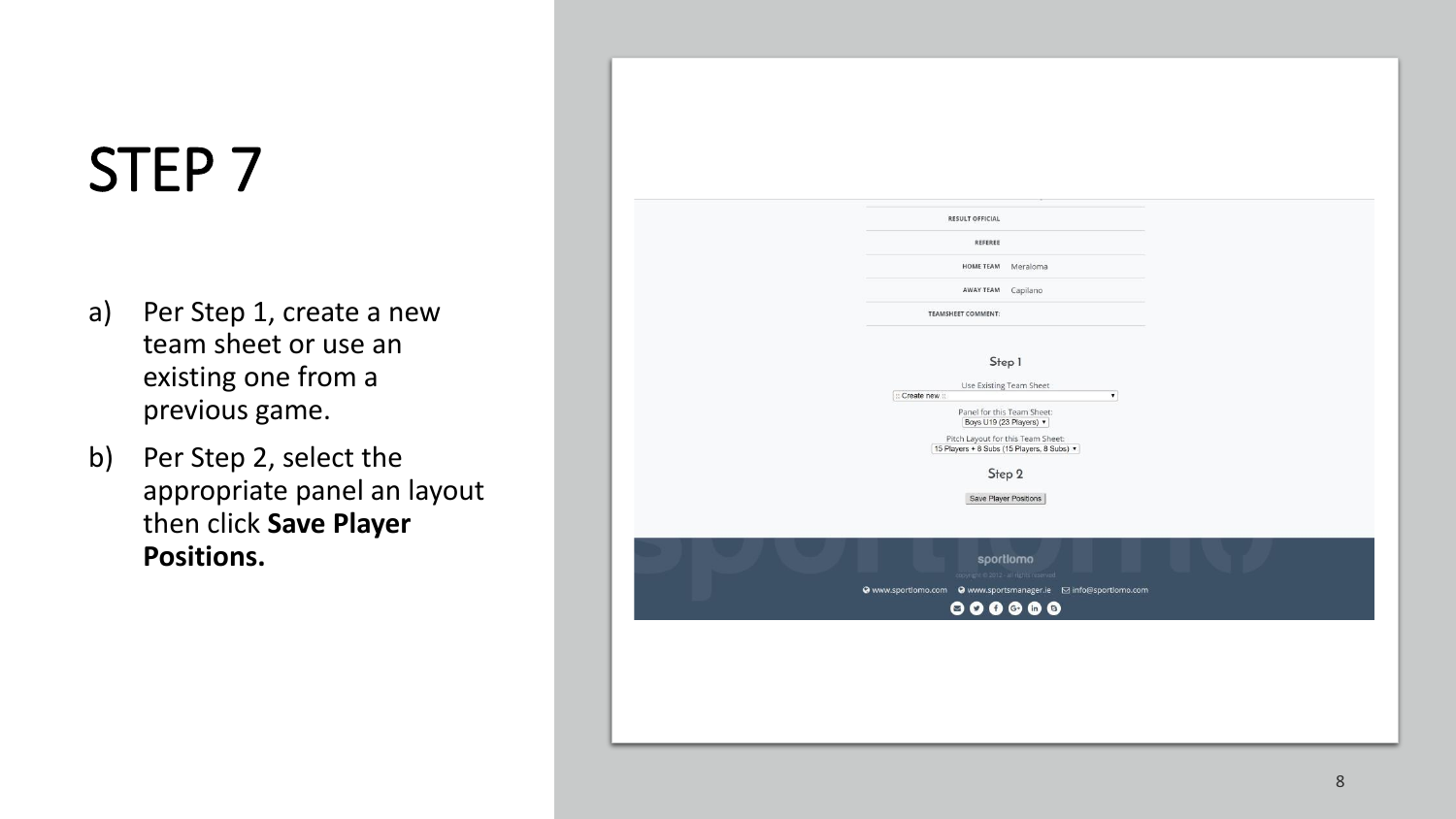a) The team sheet will appear after clicking **Save Player Positions**. Drag players to the appropriate positions. If a player's name does not appear in the left panel but were added to the panel in the previous step, add this player as a **GUEST.** Click Save Player Positions to save team sheet.

**NOTE:** Guests must have current and active registrations.